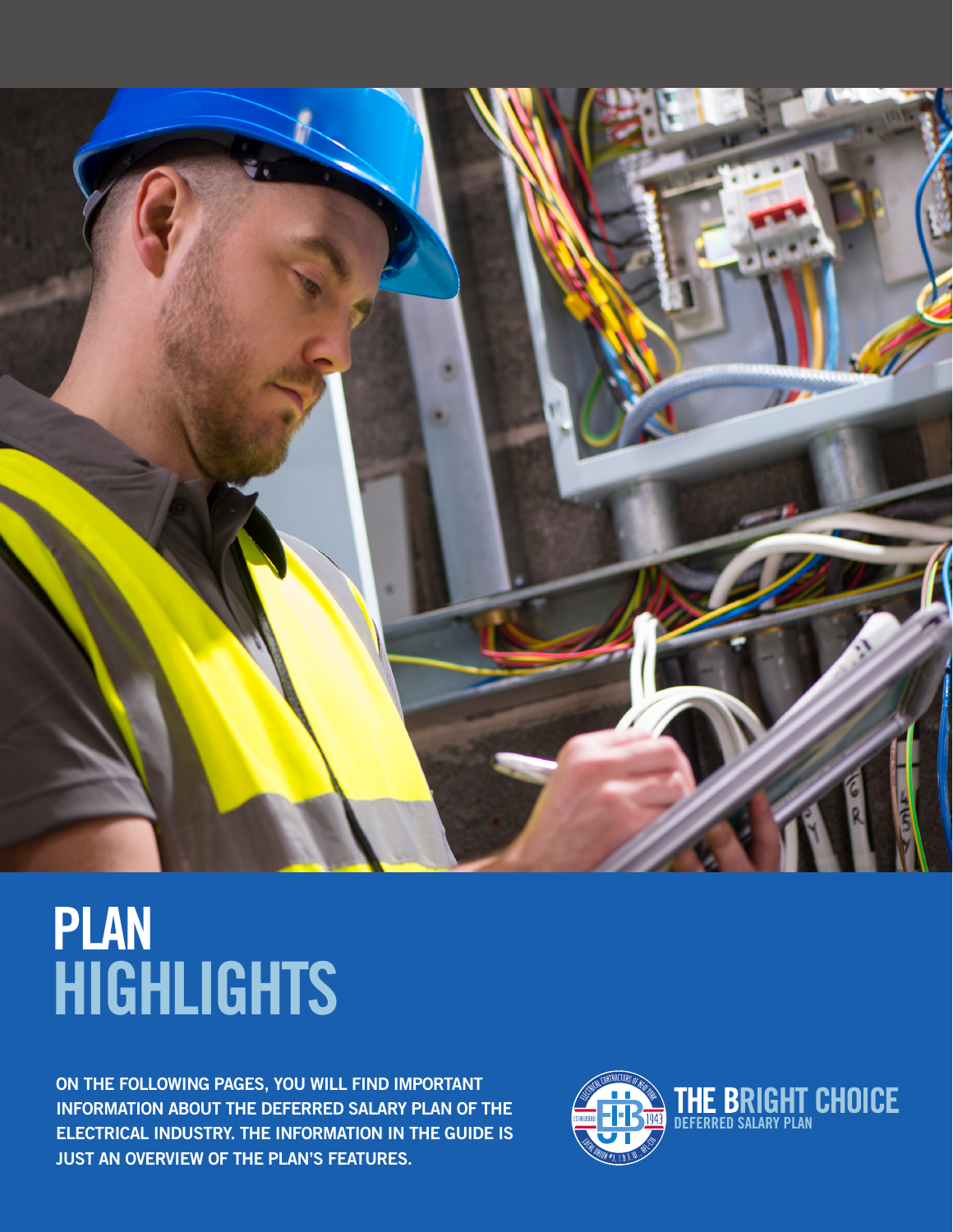# ELIGIBILITY

You are immediately eligible to participate in the Plan if you work for a participating employer.

# YOUR CONTRIBUTIONS

- 1% to 100% of your annual pay before taxes are deducted.\*
- Your deferral election may be made for the first payroll period during which you are employed by the employer. Changes in your initial election may be made January 1, April 1, July 1, or October 1, provided the participating employer receives the election form 30 days prior to the effective date. Individual employers may permit more frequent changes. A deferral election in excess of a required contribution may be revoked by delivering a written notice to the participating employer at least 30 days prior to the beginning of the payroll period, at which time such discontinuance is to become effective.
- If you will be at least 50 years old in 2022, you are also eligible to make an additional pre-tax catch-up contribution of \$6,500 per year.
- You may roll over money to your account, in any amount, from another similar retirement plan.
- Deferred Salary Plan participants covered under the NYC Construction, Street Lighting, Elevator Division and Westchester/Fairfield agreements (or other employers based on the Collective Bargaining Agreement) are also able to make after-tax Roth 401(k) contributions. The combination of pre-tax and Roth 401(k) after-tax contributions cannot exceed 100% of your eligible compensation or the 2022 IRS limit of \$20,500. While you will not reduce your current taxable income by making Roth contributions as you do with pre-tax contributions, withdrawals of earnings on those contributions are tax-free.\*\*

In 2022, federal tax law allows employee and employer contributions up to a combined total of \$61,000 or 100% of compensation, whichever is less.

## IN-PLAN ROTH ROLLOVERS

If you are age 59½ or greater, retired, or otherwise eligible for a distribution from the Deferred Salary Plan, the Plan allows you to convert existing plan pre-tax savings (including employer contributions) to Roth contributions through an in-plan Roth rollover or "conversion." The converted amounts are generally taxable in the year of conversion—but may benefit you because your future distributions of the converted dollars, including any earnings, could be free from federal income tax.\*\*

*\*In 2022, federal tax law allows you to make a combined contribution of pre-tax and Roth contributions to your Retirement Plan, up to \$20,500.*

*\*\*Roth 401(k) earnings may be withdrawn tax-free provided that your Roth 401(k) account has been in existence for at least five taxable years and you are at least age 59½ at the time you withdraw the money (or the withdrawal is because of death or total disability).*

Performing an in-plan Roth rollover may be considered a good option for you if you:

- Want all, or a portion, of your retirement income to be federal-income-tax free
- Expect that your tax rates will increase in the coming years
- Want to pass on an account with favorable tax treatment to your heirs
- Don't need to access the amount rolled over for at least five years

We suggest you consult with your individual legal or tax advisor with any specific questions before making an in-plan Roth conversion

# EMPLOYER CONTRIBUTIONS

If your collective bargaining agreement requires employer contributions, you will receive one or both of the following:

- Direct employer contributions. Your employer will send contributions directly to Prudential, which will invest the contributions into the JIB Capital Preservation Fund.
- Health Reimbursement Account (HRA). Your employer will send HRA contributions directly to JIB. If your balance exceeds the maximum Plan amount, Prudential will invest it in the JIB Capital Preservation Fund.

Participants may not exchange or redirect employer contributions—except for those who have had a portion of their employer contributions transferred into the *Transferrable Source* within the JIB Capital Preservation Fund.

# WHAT IS VESTING?

You are always 100% vested in your own contributions and your employer contributions.

# ACCESSING YOUR MONEY

You may be able to access money in your Retirement Plan account through a loan, an in-service withdrawal, or a hardship withdrawal.

### LOANS

| <b>LOAN FEATURES</b>                          |                                                             |
|-----------------------------------------------|-------------------------------------------------------------|
| At one time, your Plan allows you<br>to take: | 2 general purpose loans                                     |
|                                               | 1 primary residence loan                                    |
| Application fee:                              | \$20 for each loan                                          |
| Processing fee:                               | No charge                                                   |
| Method of repayment:                          | Payroll deduction                                           |
| Tax consequences:                             | If loan is not paid in full, tax<br>consequences will apply |
| Prepayment available:                         | Yes                                                         |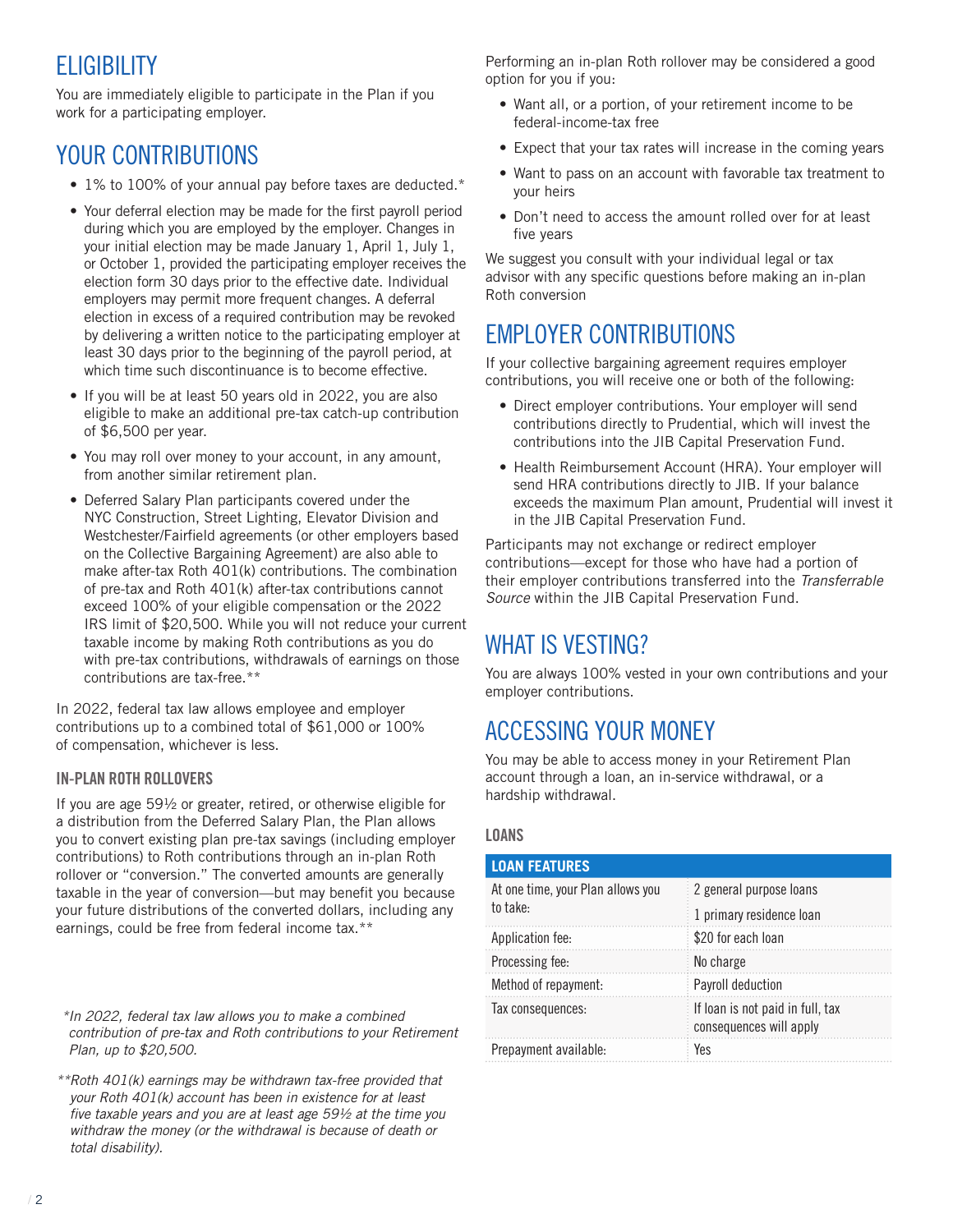| <b>GENERAL PURPOSE</b> |                                                                             |
|------------------------|-----------------------------------------------------------------------------|
| Interest rate:         | $\frac{1}{2}$ Prime*                                                        |
| Minimum Ioan:          | \$500                                                                       |
| Maximum Ioan:          | 50% of your vested account balance,<br>up to \$50,000 in a 12-month period* |
| Repayment period:      | 0 to 5 years                                                                |

| <b>PRIMARY RESIDENCE</b> |                                                                             |
|--------------------------|-----------------------------------------------------------------------------|
| Interest rate:           | $\pm$ Prime*                                                                |
| Minimum Ioan:            | \$500                                                                       |
| Maximum Ioan:            | 50% of your vested account balance,<br>up to \$50,000 in a 12-month period* |
| Repayment period:        | 5 to 30 years                                                               |

\*Interest is paid back to the participant's account. Additional information about loan calculations and loan interest rate details can be found in your Plan's loan policy.

Married participants are required to submit a signed and notarized spousal consent form that will remain active for 180 days. Prudential must receive the form to process the loan. To request a loan or spousal consent form, you are welcome to contact Prudential online at [jib.retirepru.com](http://jib.retirepru.com), or by calling 877-JIB-401k (877-542-4015), between 8 a.m. and 9 p.m. ET on business days.

#### IN-SERVICE WITHDRAWALS

While employed, you may make in-service withdrawals within Plan restrictions.

### WITHDRAWALS FROM EMPLOYER CONTRIBUTIONS

Under certain circumstances, you may take a withdrawal from your employer contribution sources. All withdrawals must be reviewed and approved by the Fund Office. To request the appropriate form or for more information, please contact the Fund Office or refer to the Plan's summary plan description.

### QUALIFIED BIRTH OR ADOPTION DISTRIBUTION

Within one year of the birth or legal adoption of your child, you may obtain a distribution of up to \$5,000 from your account. This distribution has the following tax considerations:

- The 10% early withdrawal penalty will not apply (this penalty typically applies to distributions obtained by participants prior to attaining age 59½)
- While this is a taxable distribution, the application of an automatic 20% withholding at time of distribution does not apply

#### HARDSHIP WITHDRAWALS\*

While employed, you may make a withdrawal request due to a financial hardship—within Plan restrictions. A minimum withdrawal amount of \$500 applies. One of the following requirements must apply to qualify for hardship withdrawal:

- Purchase or construction of a principal residence
- Payment for higher education expenses
- Major medical expenses
- Preventing eviction from—or foreclosure on—a principal residence
- Payment of funeral or burial expenses for your spouse or dependents
- Repair of damage to the participant's primary residence that qualifies for a casualty deduction.
- Expenses and losses (including the loss of income) incurred by the employee on account of a FEMA-declared disaster, provided the employee's principal residence or principal place of employment is in the disaster area

**\*Withdrawals:** The taxable portion of a withdrawal is taxed as ordinary income and may be subject to an additional early distribution penalty tax if you make the withdrawal before age 59½. The total amount of the withdrawal may not be more than the amount required to meet your immediate financial need; however, you may have the option to "gross up" the amount you receive to cover taxes. You may want to consult with a tax professional before taking a withdrawal from the Plan.

**Important note: Amounts withdrawn before age 59½ may be subject to a 10% federal income tax penalty, applicable taxes and Plan restrictions. Withdrawals are generally taxed at ordinary income tax rates.**

# RETIRING OR LEAVING THE PLAN

It is important to learn about all options regarding your account balance before you retire or separate from service.

You will need to make a decision about what to do with your vested account balance when one of the following events occurs:

- You retire
- You become permanently disabled
- Your death. (Your beneficiary is entitled to your account balance when you die. He/she is responsible for all federal income tax imposed. Distribution upon death may also be subject to federal and state inheritance and estate taxes.)
- Your separation from work

### DIRECTLY ROLLING IT OVER

You can choose to move or "roll" money over into another qualified retirement plan, a traditional individual retirement account (IRA) or a Roth IRA. This allows your money to continue growing tax-deferred. This is based on our understanding of the tax law. You may wish to discuss this matter with your tax advisor. Because each situation is unique, neither we nor our representatives can provide tax or legal advice.

#### HAVING YOUR ACCOUNT BALANCE PAID IN INSTALLMENTS

You can withdraw your account balance in a series of payments, in a specified amount over a period of time.

#### LUMP SUM

You may choose to take a full lump-sum distribution. A 20% federal-income-tax withholding may be applied.